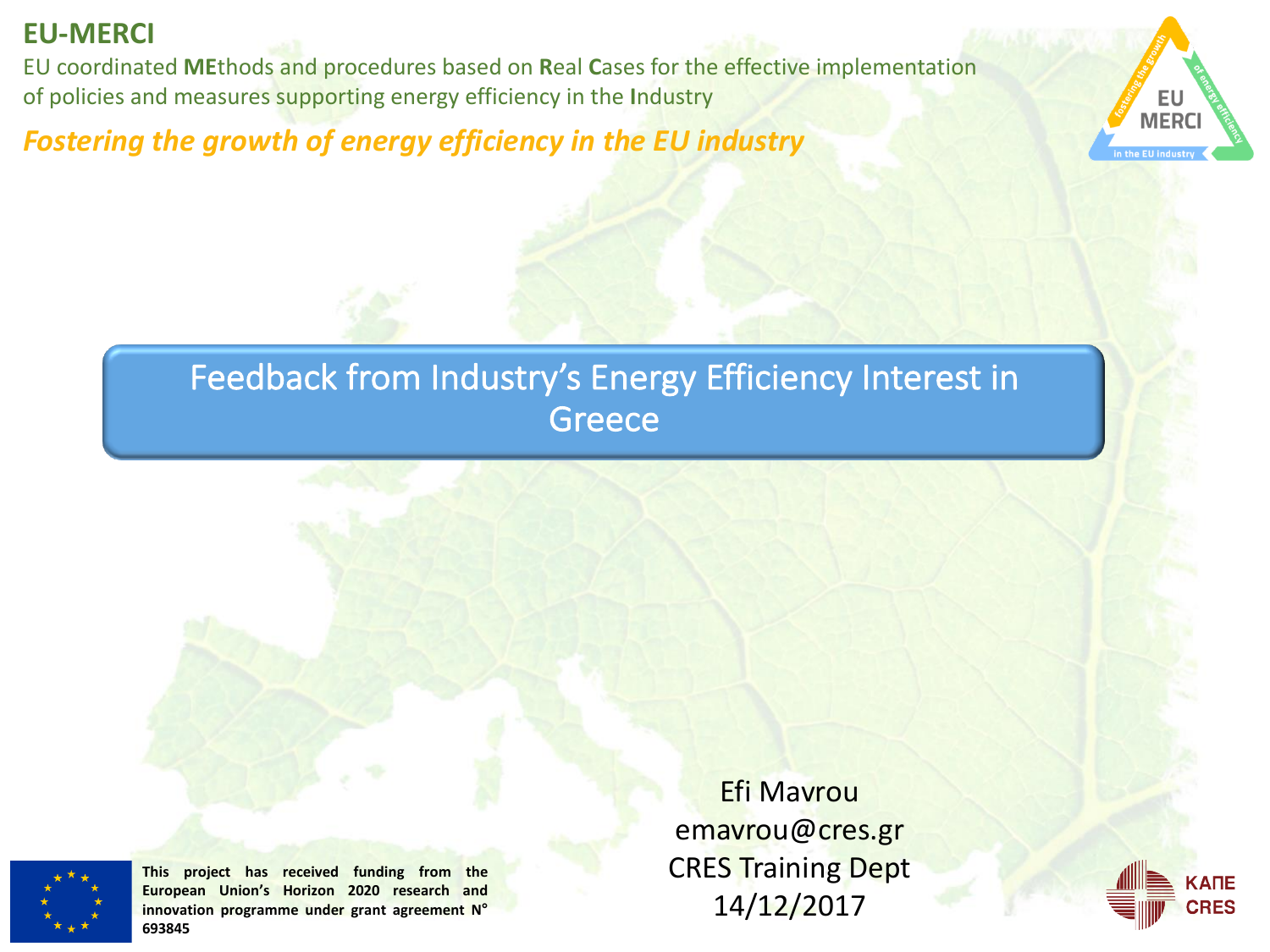#### Legislation - National Policies

- Ø **2006/32/EC: Directive on Energy end-use efficiency and energy services**
	- Ø **L. 3855/2010:** "Measures to improve energy efficiency in end-use, energy services and other provisions". This law, which transposes Directive 2006/32EC, foresees specific measures for the buildings of the public sector in order to improve their energy performance and achieve energy savings. Additionally, it sets the framework for the establishment of the ESCO market in Greece through Energy Performance Contracts.
- Ø **2012/27/EC: Directive on energy efficiency**
	- Ø **L.4342/2015:** "Integration of 2012/27EC: Scope, target, definitions and context of Energy Efficiency". This law sets the new target of energy efficiency for Greece and defines the National Energy Efficiency Action Plan, the framework for the performance of Energy Use, Energy Audits, pricing etc.



**This project has received funding from the European Union's Horizon 2020 research and innovation programme under grant agreement N° 693845**



MFR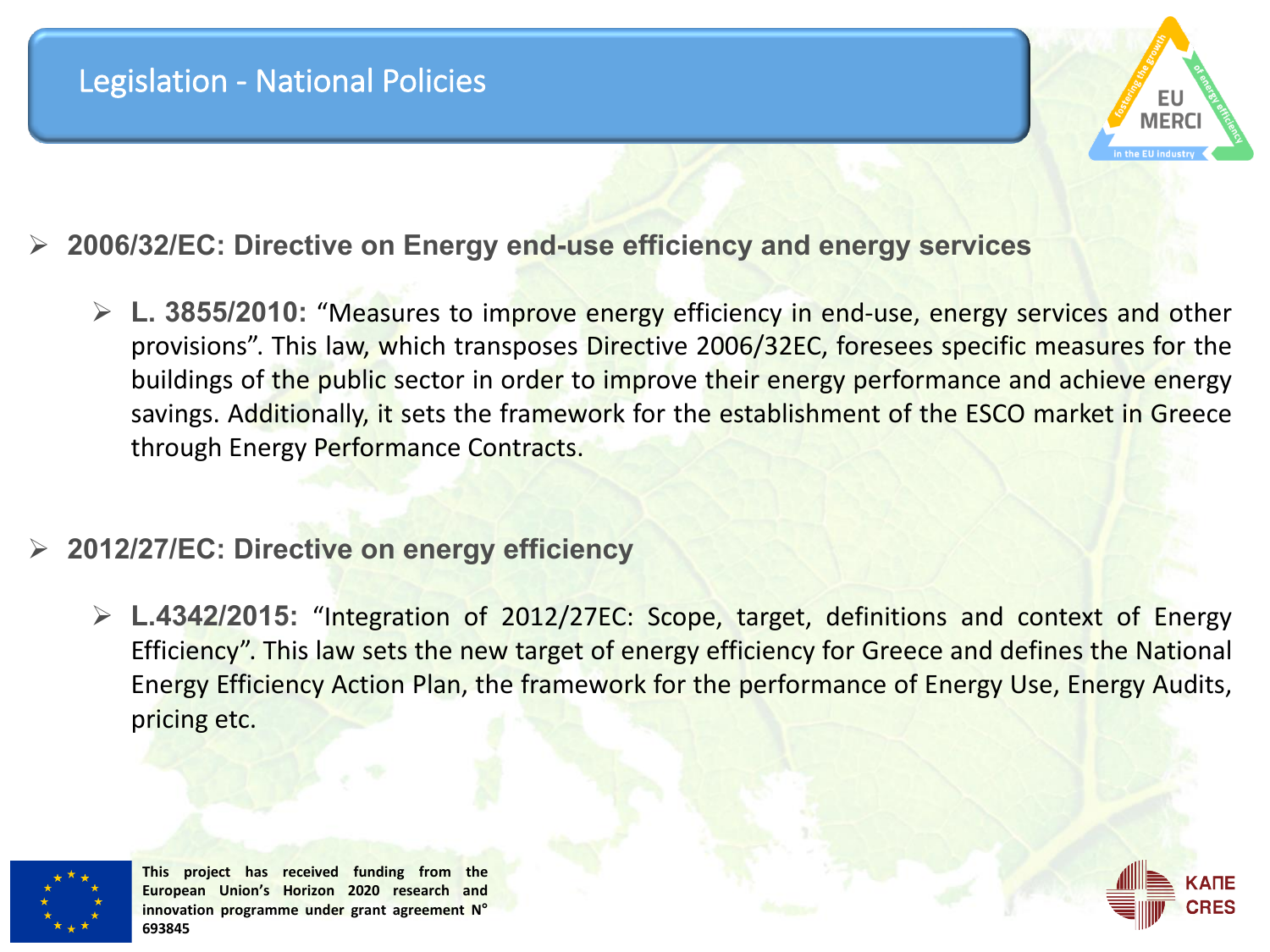#### Points of interest of the survey in Greece



#### Valorization of factors for the positive development of the Energy Efficiency Measures

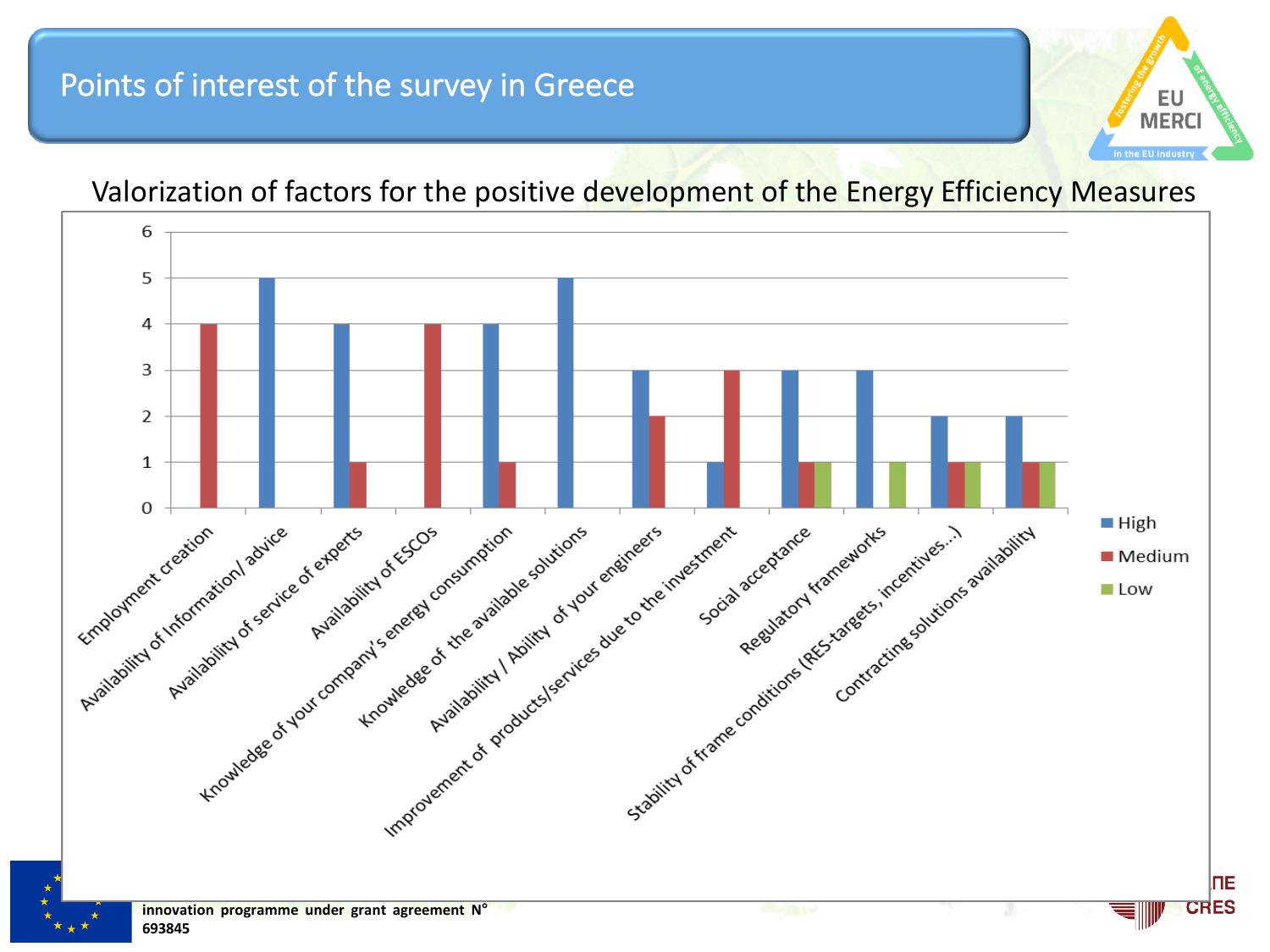#### Points of interest of the survey in Greece



#### Financing of energy efficiency measures in the past

Identified obstacles which hamper or reduce the investments in energy efficiency

Еι **MER** 



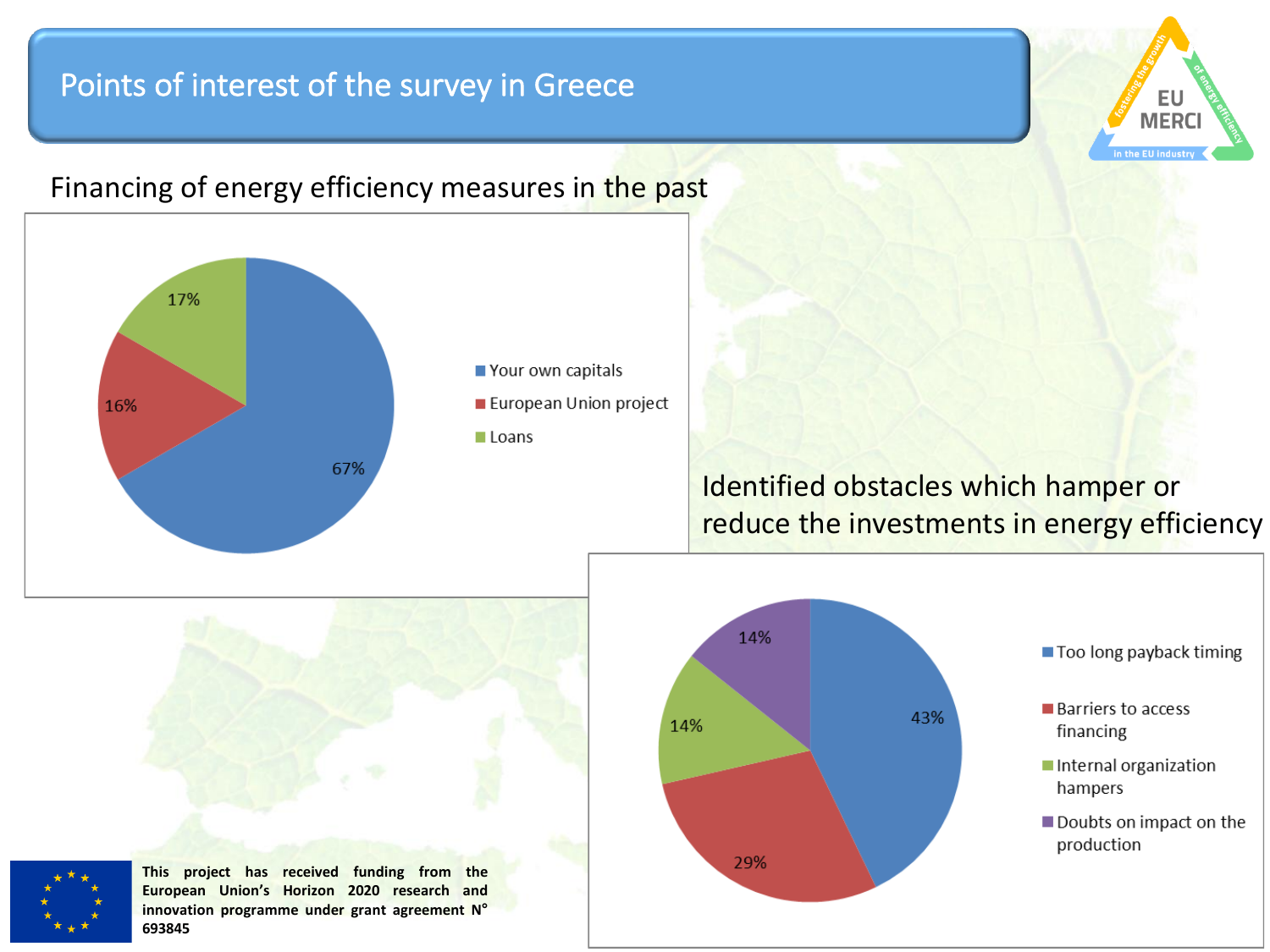

The basic concept when designing the agenda was to include several aspects of interest for the Greek industry:

- Info on ESCOs
- National support schemes
- Technical support and solutions
- Examples of successful projects
- Presentation of European project's tools (including the EIEEP Platform).

#### The invitation and agenda was sent to more than 150 stakeholders:

Policy makers **Ministries** Press **NGOS ESCO<sub>s</sub>** Energy providers Companies, 

Industries, Associations, **Technical** chambers, **Enterprises Researchers** 



**This project has received funding from the European Union's Horizon 2020 research and innovation programme under grant agreement N° 693845**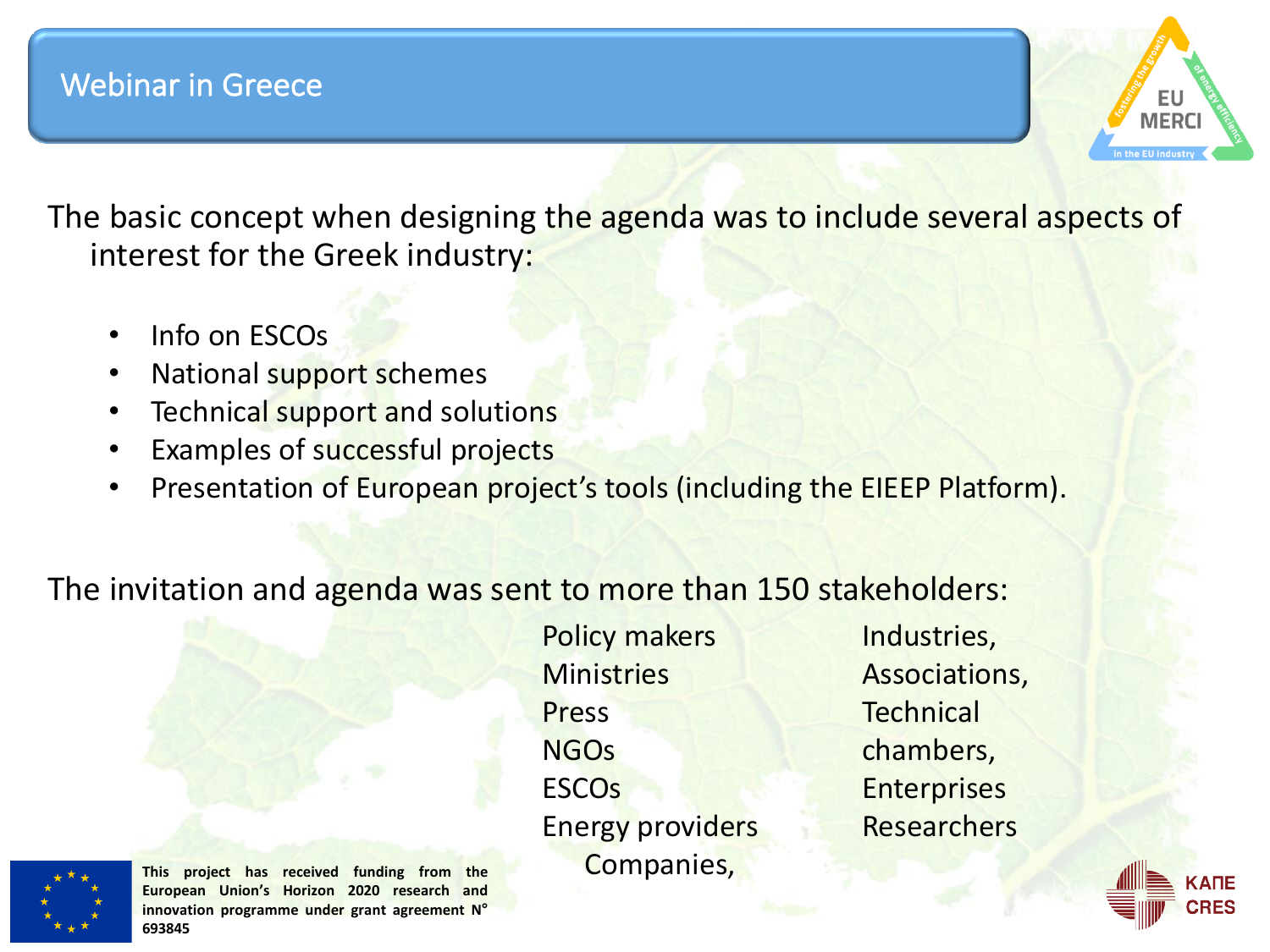

## **Topics**

- Funding of energy efficiency improvement interventions in industry, through Energy Services Companies (ESCOs) and Energy Efficiency Contracts (EECs)
- Energy savings through steam systems
- The initiatives of the Federation of Greek Food Industries (SEVT) for sustainable development
- EU project LIFE FOODPRINT: The tool for calculating the CO2 footprint of the Food Industry
- Basic interventions / Energy Saving Techniques in Industrial Processes
- EIEEP platform European Industrial Energy Efficiency Good Practices platform (EU-MERCI project)



**This project has received funding from the European Union's Horizon 2020 research and innovation programme under grant agreement N° 693845**

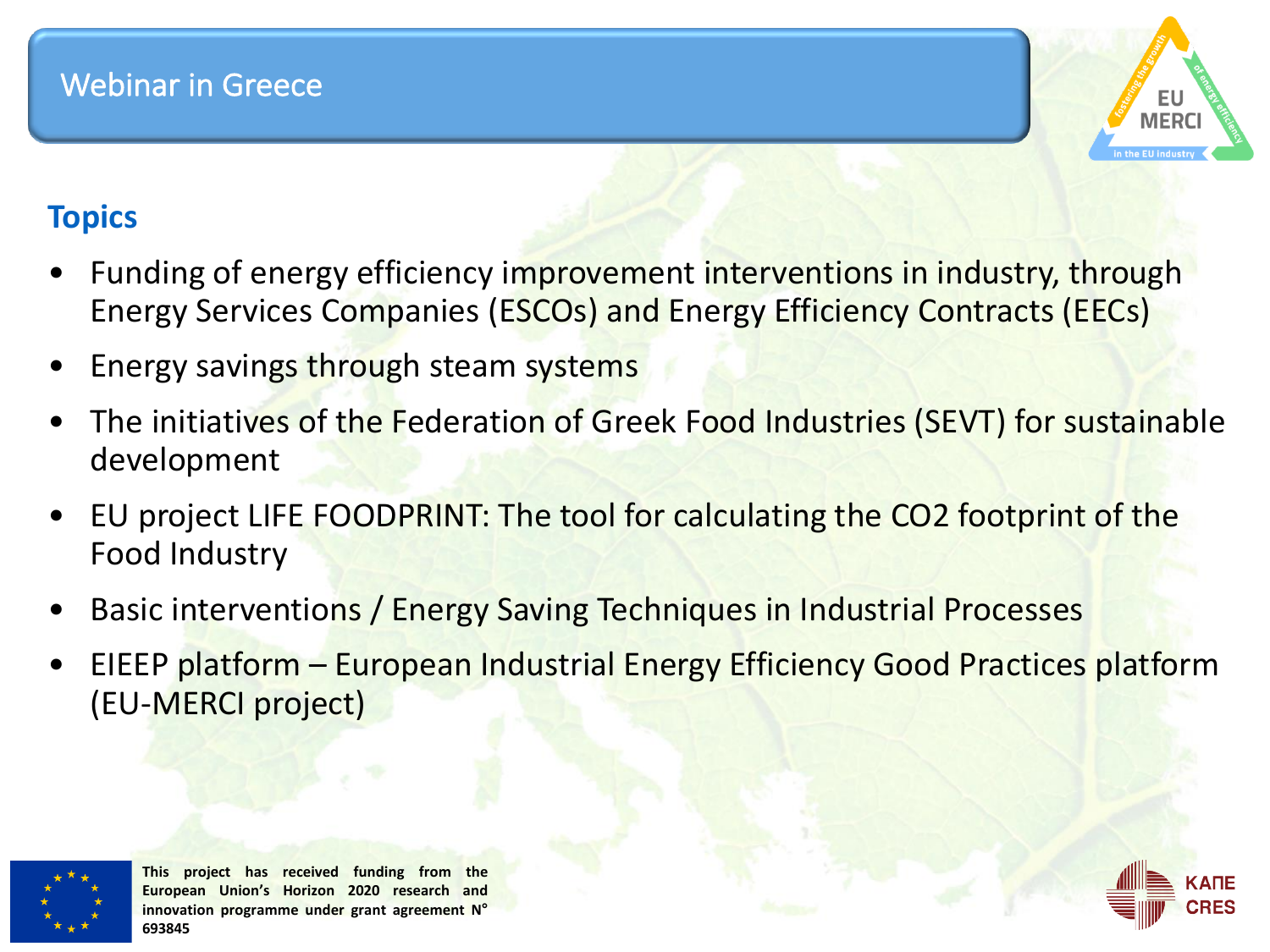### Webinar in Greece 17/10/17- Participants:

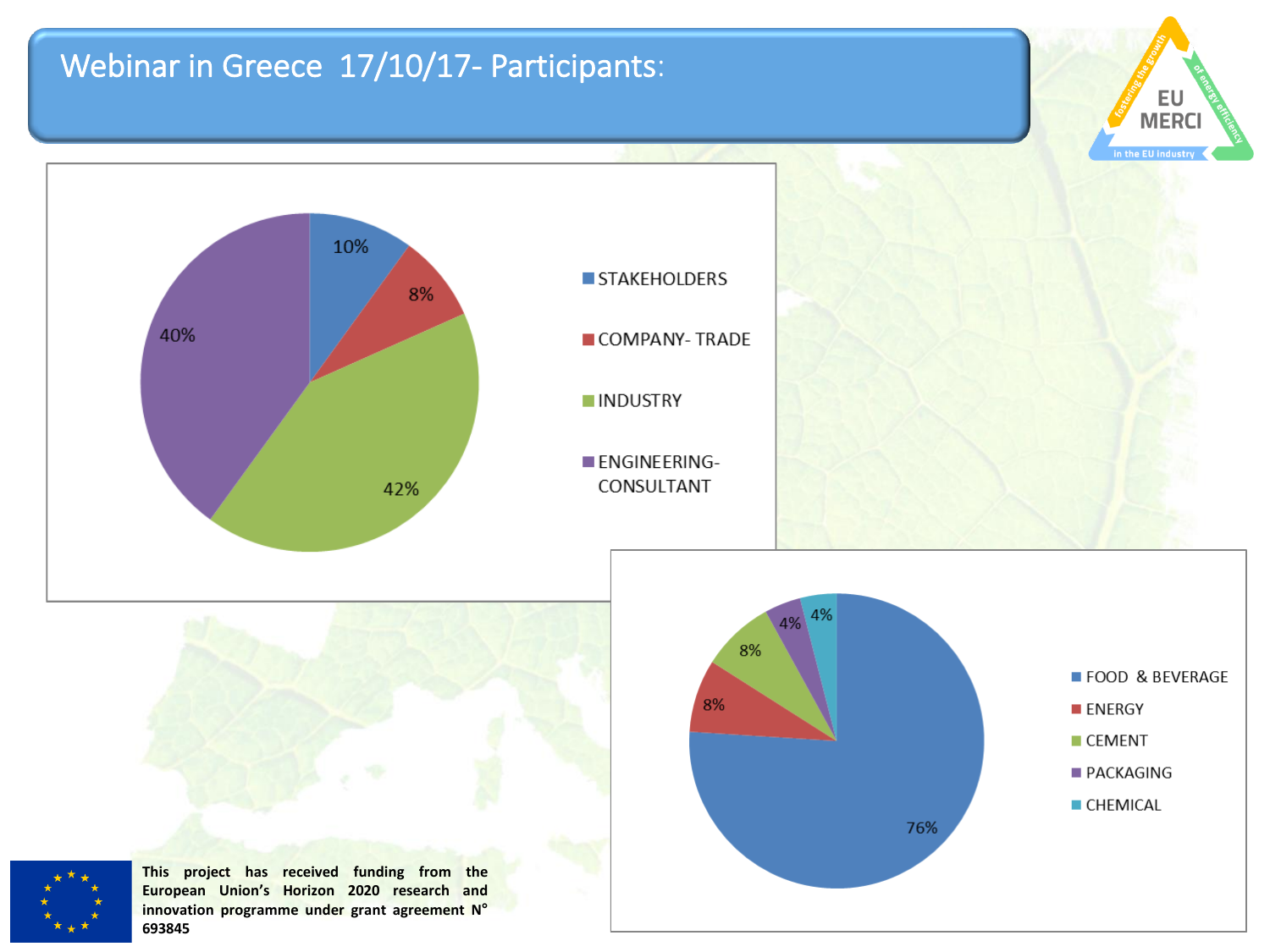#### Webinar in Greece- questions/ points of interest

- •Energy Efficiency Contracts
- •ESCOs contracts
- •Energy Service Companies
- •EU project tools proceedings
- Steam technologies for Energy Efficiency

#### **Upcoming Event**

National Workshop January 2017, Athens 



**This project has received funding from the European Union's Horizon 2020 research and innovation programme under grant agreement N° 693845**



**MER**